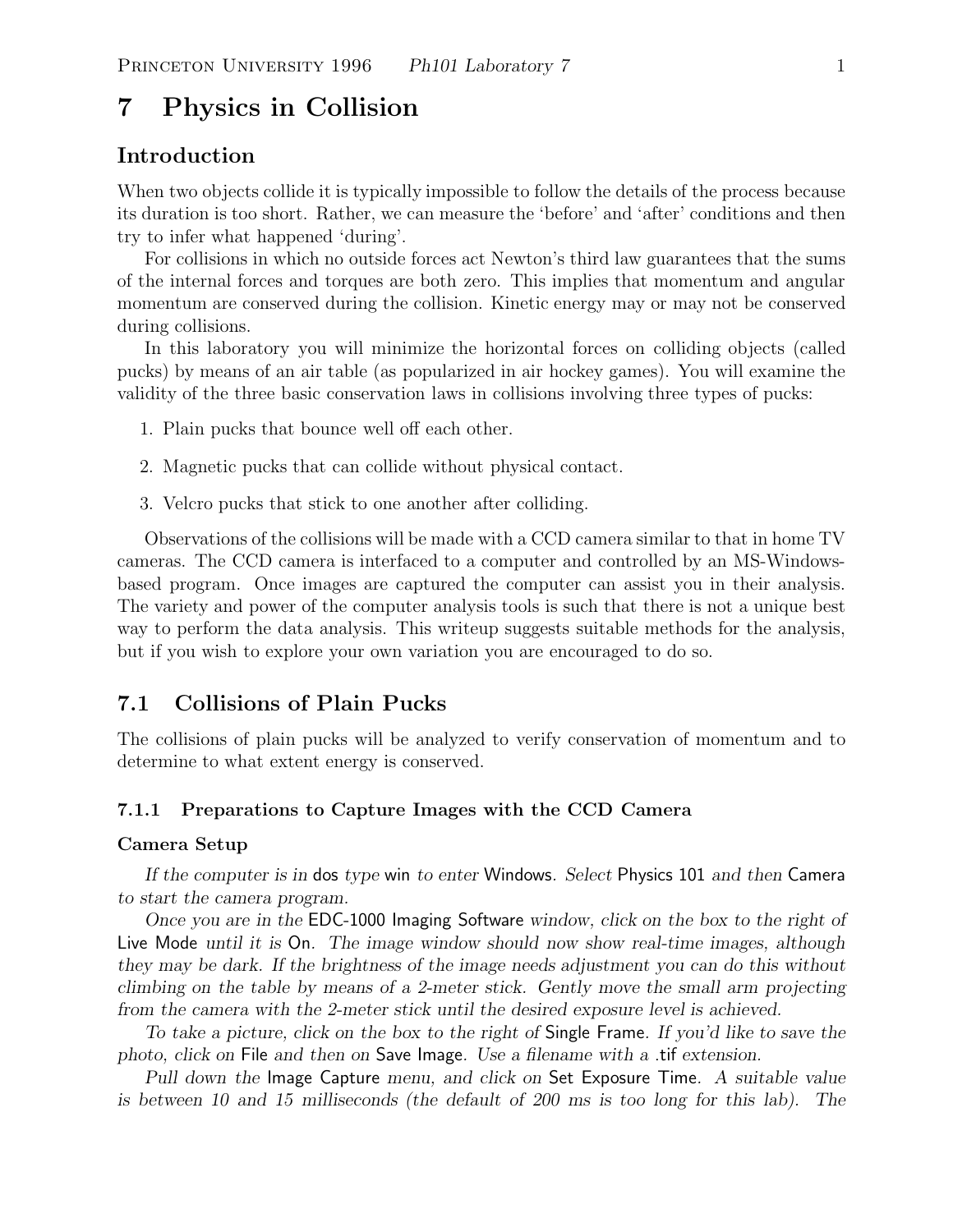Delay Time *should be set to zero. The* Scan Time *is not adjustable; there will always be 53 milliseconds of computer processing time between successive images during multiframe scans. Also,* Set MFA Frame Number *to 16, which will permit a multiple exposure of 16 images of the collision process.*

#### **Puck Setup**

*The analysis of collisions is simpler if there is no other image captured than the collision itself. To this end you will 'stop down' the lens of the camera until it appears dark. The pucks will be visible only because of an LED attached to their center.*

*If LED's are not already mounted on the plain pucks, unscrew the LED's and housing from the other pucks are remount them on the plain pucks. The LED is turned on by inserting the U-shaped clip in the pair of holes on the housing. As the battery life is short, PLEASE REMOVE THE CLIPS TO TURN OFF THE LED'S WHEN YOU ARE NOT TAKING DATA. The clip can be stored in the housing by inserting only one leg into a hole.*

*If necessary, readjust the* f*-stop of the CCD camera until only the LED's from the pucks are visible. You may find that a vertical stripe appears associated with the LED. This is called streaking or 'blooming' and is a limitation of CCD technology in the presence of localized bright spots. Some amount of streaking is acceptable, and can be compensated for later in the computer analysis.*

*Once the exposure level of the camera has been set you should capture a 'dark frame'. For this, first remove all pucks, hands, etc., from the air table and click on the box to the right of* Background Frame*. The dark frame can later be subtracted from your images of collisions to suppress any constant background such as the edge of the table.*

#### **Trial Images of Collisions**

*One member of your group will launch the pair of pucks on a collision course, and another will control the picture taking with the computer. Launch the pucks from adjacent corners of the air table, aiming them to produce a collision near the center of the table.*

*Click on the box labelled* MFA Start *to bring up the* Multiple Frame Acquisition *window. Just after the pucks are launched, press the spacebar to start the multiple exposure.*

*The computer takes a while to read out the camera and then displays the image. However, this image will likely appear entirely black! Before you can see the trajectories of the pucks you must first do some image processing. Click on* Image Utilities *and then on* Subtract Background Image*, and then on* Optimized Contrast*. Typically only after the second processing step will the trajectories appear.*

Go through the capture and processing cycle a few times. A good collision image should *have about 8 points before the collision and 8 points after for each trajectory.*

*If you are satisfied with your image, switch it to* Negative *using the* Image Capture *menu. Then* Save Image *with a* .tif *extension, and* Print*. Please don't* Print *an image with a dark background; use* Negative *(or* Print Negative*) to convert the image to one with a light background.*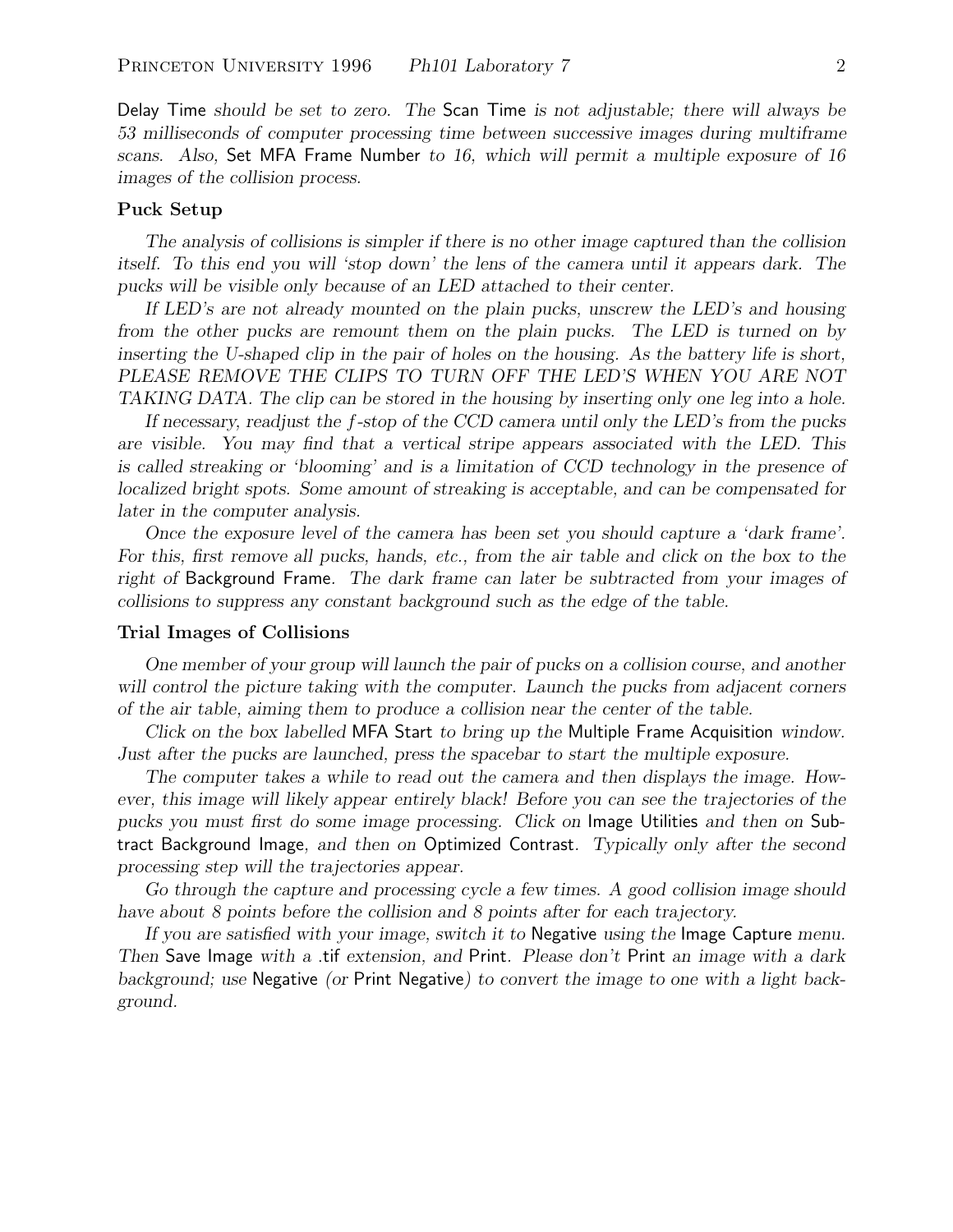## **7.1.2 Data Analysis**

Each group should collect one good image of a collision between the plain pucks. An example of a collision between two plain pucks is shown in Fig. 1.



Figure 1: A collision between plain pucks. A possible definition of the heads and tails of the velocity vectors is shown on the right. It is advantageous to define each vector as spanning the same number of time intervals.

We wish to reconstruct the initial and final velocities of the pucks, and then examine the validity of the conservation laws

$$
m_1 \vec{v}_{1i} + m_2 \vec{v}_{2i} = m_1 \vec{v}_{1f} + m_2 \vec{v}_{2f} \qquad \text{(momentum)} \tag{1}
$$

and

$$
\frac{1}{2}m_1v_{1i}^2 + \frac{1}{2}m_2v_{2i}^2 = \frac{1}{2}m_1v_{1f}^2 + \frac{1}{2}m_2v_{2f}^2 \qquad \text{(energy)}.
$$
 (2)

The masses of the two pucks are equal. Furthermore, in this Lab we will be concerned only with relative values, so it is convenient to set masses  $m_1$  and  $m_2$  to 1. Thus we want to examine the validity of the simplified relations

$$
\vec{v}_{1i} + \vec{v}_{2i} = \vec{v}_{1f} + \vec{v}_{2f} \qquad \text{(momentum)} \tag{3}
$$

and

$$
v_{1i}^2 + v_{2i}^2 = v_{1f}^2 + v_{2f}^2 \qquad \text{(energy)}.
$$
 (4)

Since the time interval is constant between the successive multiple exposures the distance between two adjacent points on the trajectory of a puck is proportional to the velocity. So the task of measuring the velocities reduces to that of measuring distances. (We declare the time interval between points to be one Ph101 second!) You can use the computer to measure the relevant distances.

*Before minimizing the* EDC-1000 Imaging Software *window to do your analysis, click on the box next to* Live Mode *until it is* Off *to free up the computer for other tasks.*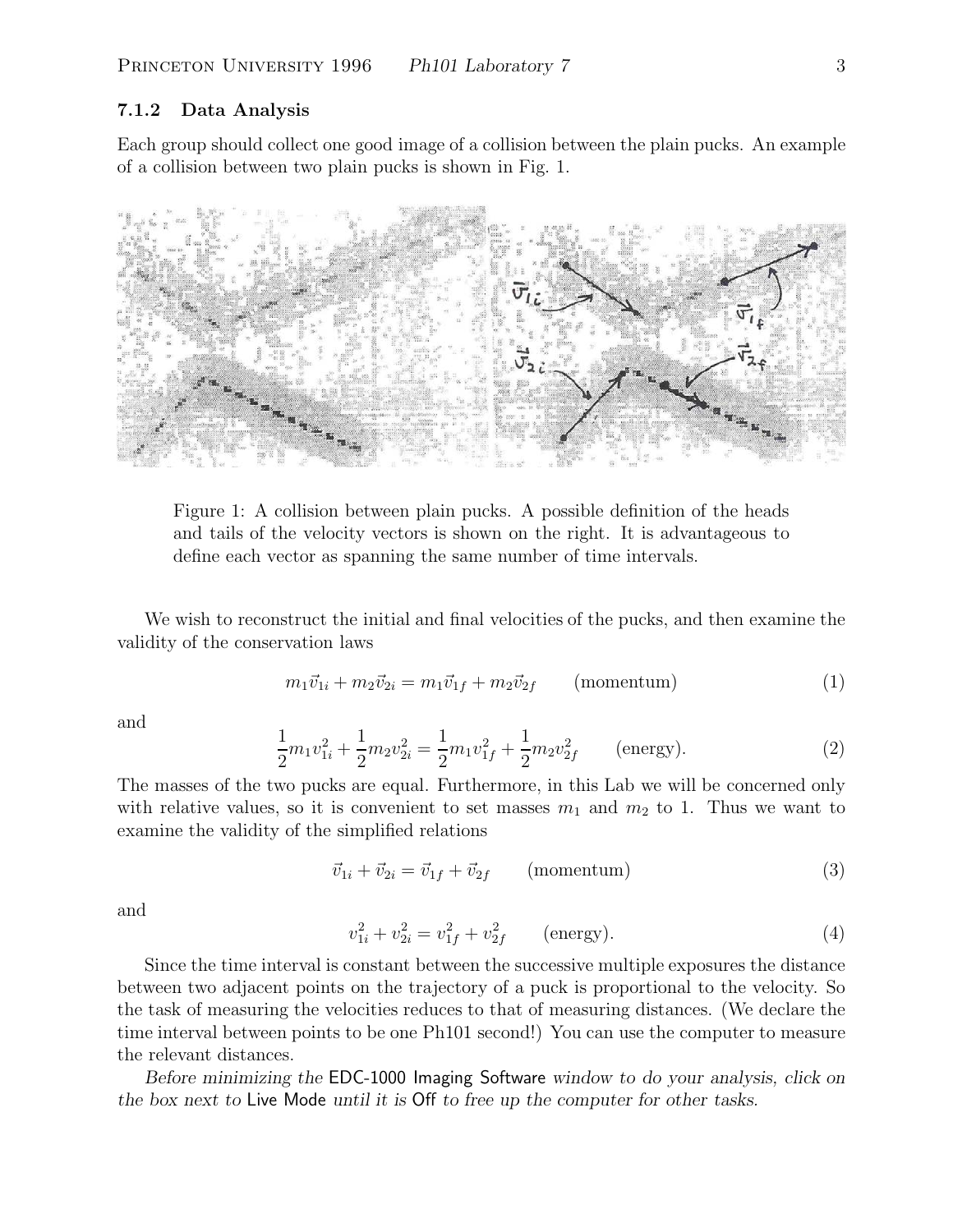*Click on the* Point-n-Click *icon of the* Physics 101 *window to bring up the first analysis window. Click on* File *and then* Open Image*, and activate your image file from the directory listing.*

*Click on* Point/Vector Mode *and then on* Vector*. Position the mouse on the first point on the trajectory of one puck and click. Position on the farthest point still on the initial straight-line segment of the trajectory and click again. The magnitude and direction of the vector you have just defined will appear in the data box.*

*Digitize a vector for the initial and final movement of each of the two pucks. If you need to erase a data point, first highlight it within the data box using the mouse, then click on* Clear Point*. When you have a complete set of digitized vectors, save it to disk via* Save Data *of the* File *menu. It is helpful to use a* .txt *extension.*

*If the different digitized vectors span different time intervals you must divide each vector length by the time interval to obtain the velocities. But if you have digitized each vector with the same number of time intervals there is no need for this. For example, in Fig. 1 each vector is conveniently digitized over three time intervals.*

*To print the table of your vectors you must leave* Point-n-Click*, preferably by minimizing the window. You can then either use the* Notepad *or* StatMost*. Your data file is in the directory* c:\phys101*. It is a little more work to import the data into* StatMost*, but that program can be used to do part of the data analysis.*

#### **7.1.3 Conservation of Momentum**

To verify momentum conservation, examine the  $x$  and  $y$  components of the momentum:

$$
p_{xi} = v_{1i} \cos \theta_{1i} + v_{2i} \cos \theta_{2i},
$$
  
\n
$$
p_{yi} = v_{1i} \sin \theta_{1i} + v_{2i} \sin \theta_{2i},
$$
  
\n
$$
p_{xf} = v_{1f} \cos \theta_{1f} + v_{2f} \cos \theta_{2f},
$$
  
\n
$$
p_{yf} = v_{1f} \sin \theta_{1f} + v_{2f} \sin \theta_{2f}.
$$
\n(5)

Report the relative accuracy of momentum conservation as

$$
\frac{\Delta p}{p} = \frac{\sqrt{(p_{xi} - p_{xf})^2 + (p_{yi} - p_{yf})^2}}{\sqrt{p_{xi}^2 + p_{yi}^2}}.
$$
\n(6)

StatMost *can readily do the first steps in the analyses of secs. 7.1.3 and 7.1.4. Open a* New Sheet Document *and* Import *your data file* Delimited *with* Commas*. The vector lengths (velocities) will be in column* A *and the angles (in degrees) in column* B*. You could use* Data*, then* Transform*, then* Simple Math *with* Formula*s* VX=A\*COS(B/57.296)*,* VY=A\*SIN(B/57.296)*,* and VSQ=A<sup> $\sim$ </sup>2 *to calculate*  $v_x$ *,*  $v_y$  *and*  $v^2$ *, respectively. Further manipulations become increasingly cumbersome compared to the simplicity of a hand calculation. Perhaps a speed test is in order between part of the group on the computer and the others using calculators.*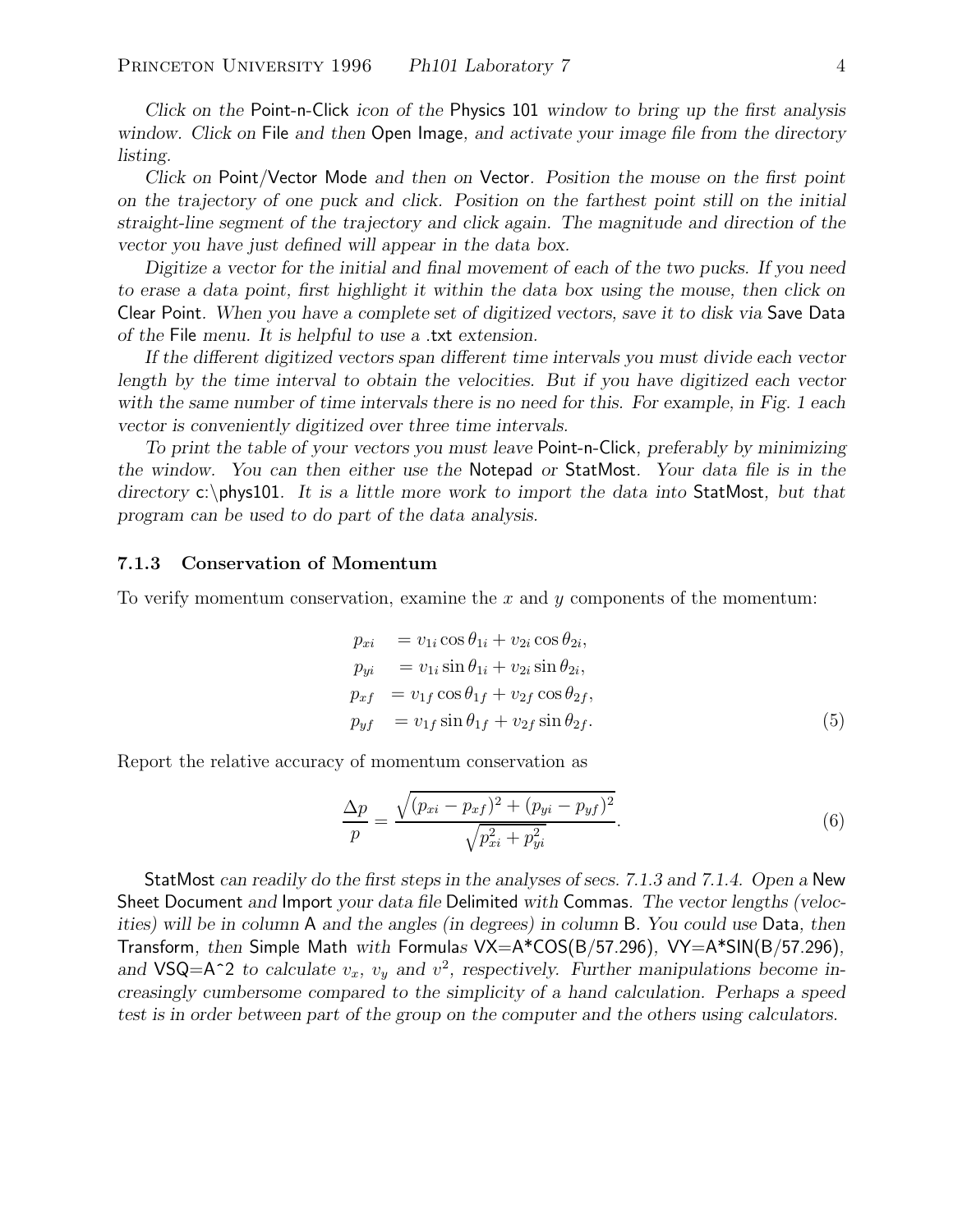## **7.1.4 Conservation of Energy**

Energy conservation can also be examined by calculating

$$
\frac{E_f}{E_i} = \frac{v_{1f}^2 + v_{2f}^2}{v_{1i}^2 + v_{2i}^2}.\tag{7}
$$

It is likely that a substantial fraction of the initial kinetic energy was lost in the collision. In part 2 you will examine a situation in which kinetic energy may be better conserved.

## **7.2 Collisions of Magnetic Pucks**

[Analyze part 1 before proceeding.]

It is very possible that a significant amount of kinetic energy was lost is part 1 during the impact of the two pucks. Perhaps energy would be better conserved if the pucks could interact without physically touching one another. This can be arranged via the use of magnetic pucks. The 'fields' of small magnets inside these pucks extend beyond the physical boundaries of the pucks and will cause them to deflect one another even without direct contact.

*Transfer the LED housings from the plain pucks to the magnetic pucks. To observe the magnetic deflection of the pucks their velocities must be low. To prevent the multiple images from overlapping, click on* Set Delay Time *of the* Camera Parameters *menu and choose 100 milliseconds as the additional time between exposures. For this you will first need to reactivate the* EDC-1000 Imaging Software *window.*

*Practice launching the magnetic pucks so they deflect but do not touch. Adjust the* Delay Time *if the spacing between the multiple images is consistently to small or too large.* Save *a good image to disk after image processing as on p. 2.* Print *a copy of your image, again using the* Negative *option.*



Figure 2: A collision between magnetic pucks. The graphical analysis of the center-of-mass motion is shown on the right.

An example of a collision between magnetic pucks is shown in Fig. 2. The image looks similar to that of a collision between plain pucks. However, close examination shows that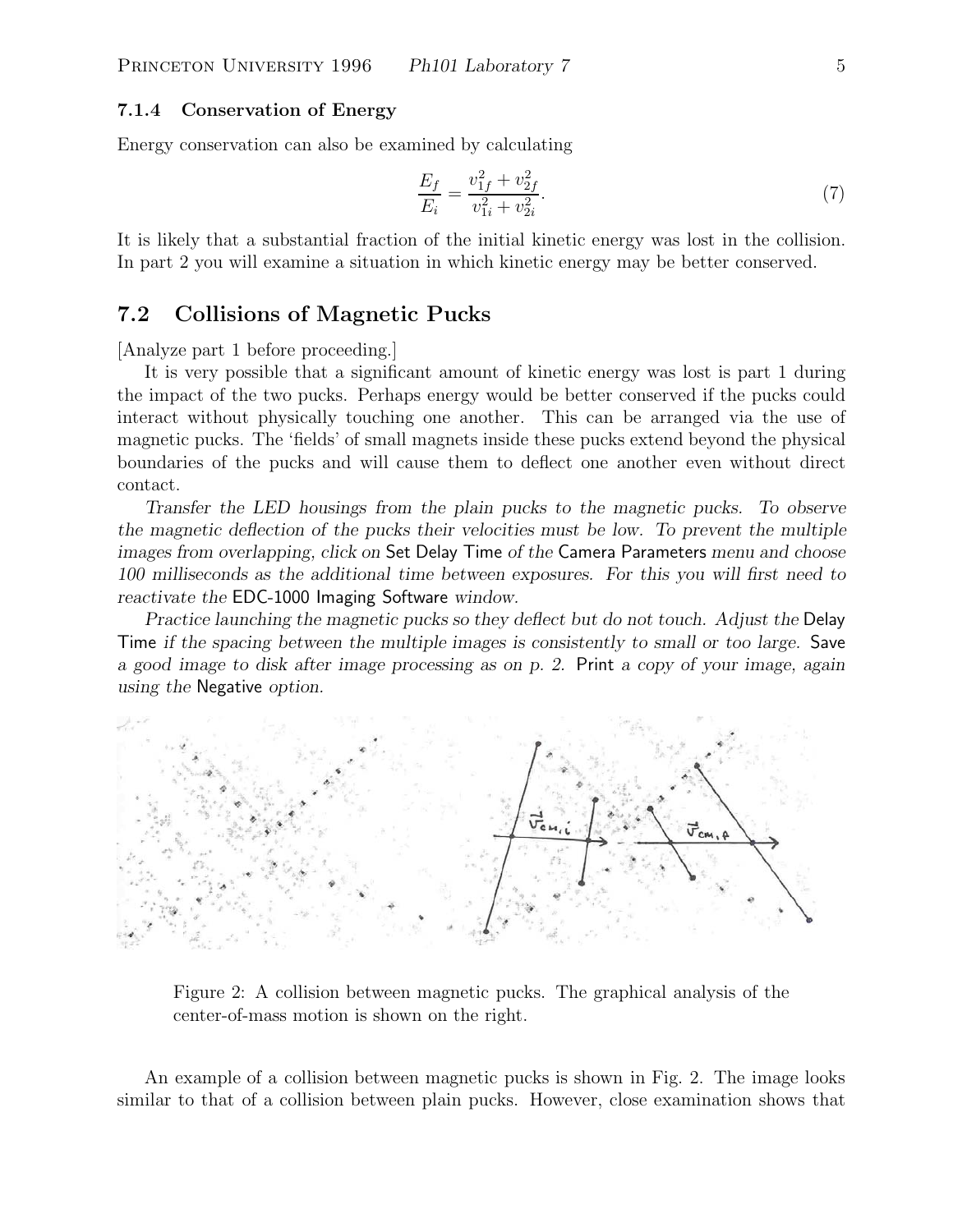the centers of the pucks during the three frames closest to the collision point do not lie on straight lines extrapolated from earlier and later times.

#### **7.2.1 Conservation of Momentum**

While momentum conservation could be verified by a repeat of the analysis of part 1, try the following alternative. Momentum conservation implies that the center of mass moves with the same velocity (both magnitude and direction) before and after the collision. Since the magnetic pucks have equal masses the center of mass of the two puck system lies halfway between the centers of the two pucks. Use a ruler to draw a line connecting the two pucks for each of the 16 frames on the printout of your image. Draw a dot at the midpoint of each of these lines. How well does a single straight line fit through all 16 center of mass points? Is the distance between neighboring points uniform?

#### **7.2.2 Conservation of Energy**

To analyze energy conservation you could digitize velocity vectors as in part 1. Or you could just measure the distance of the vectors with a ruler on your printout of the collision. Either way, only use points on the initial and final straight-line segments of the pucks trajectories, avoiding points close to the collision; the trajectories of the magnetic pucks are curved when the pucks are close together. Report  $E_f/E_i$  as in eq. (7). If this value is significantly less than 1, comment why this might be so.

## **7.3 Collisions of Velcro Pucks**

[Analyze part 2 before proceeding.]

In the last part of this Lab you will explore angular momentum conservation in collisions.

*Transfer the LED housing from the magnetic pucks to the pucks with the Velcro bands. When the Velcro pucks collide they stick together and typically spin about their overall center of mass. Practice launching the pucks so they do not spin before the collision. Since the camera does not observe the initial spin you could not include it in your analysis of angular momentum.*

*After a 'good' collision the two-puck system rotates about 180*<sup>0</sup> *about its center of mass before hitting the edge of the air table. You may want to restore the* Delay Time *to zero, since higher puck velocities can be used in this part. When you have a 'good' image* Save *it and* Print *it. An example of a collision between Velcro pucks is shown in Fig. 3.*

To begin your analysis, locate the center of mass of the two pucks for each of the 16 frames on the printout of your image. Again, a single straight line should fit through all of the center-of-mass points if momentum is conserved.

Note that the lines joining the centers of the two pucks in each frame are rotated from frame to frame. This rotation is readily visible to you after the collision when the pucks are stuck together. But your graphical analysis reveals that a rotation was present before the collision as well. You will now analyze that rotation in more detail.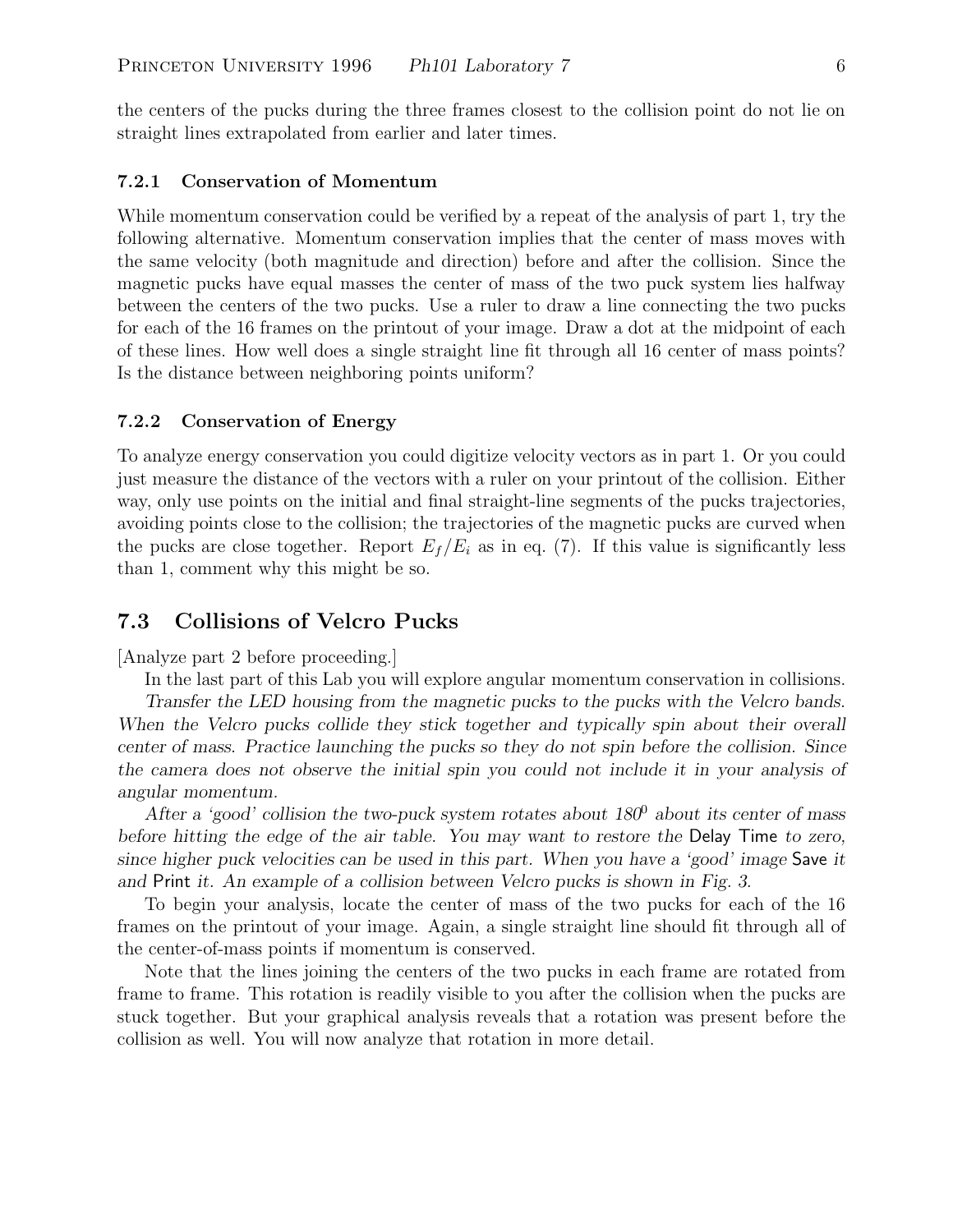

Figure 3: A collision between Velcro pucks. Part of the graphical analysis of the initial and final angular momentum is shown on the right.

#### **7.3.1 Conservation of Angular Momentum**

In this part you will quantify the angular momentum of the two-puck system.

Start with the situation after the collision, for which the puck rotate about their common center of mass with angular velocity  $\omega$  while the center of mass moves with constant velocity  $\vec{v}_{cm}$ . The final angular momentum about the center of mass is

$$
L_f = I\omega.\t\t(8)
$$

where  $I$  is the moment of inertia of the two-puck system.

The moment of inertia can be calculated as follows. Each puck has moment of inertia  $I_0 \approx \frac{1}{2}mr^2$  about its own center of mass, where r is the radius of the puck. But after the pucks have stuck together they rotate about their common center of mass, which is distance r from the center of each puck. According to the 'parallel-axis theorem' (eq.  $(45)$  of Lab 5) the moment of inertia of a puck about a point a distance r from its center is  $mr^2 + I_0 = \frac{3}{2}mr^2$ . The total moment of inertia of the two pucks is thus  $3mr^2$ . As before we define the pucks to have mass  $m = 1$  so that

$$
I = 3r^2 = \frac{3}{4}d^2,
$$
\n(9)

where d is the distance between the centers of the two pucks when they are stuck together.

The angular velocity  $\omega$  can be measured as follows. [An alternative graphical analysis is suggested in part 7.3.3 if you prefer not to use the computer.] *Open the* Point-n-Click *window and open your image file of the Velcro puck collision. Use the* Vector *mode to digitize the line joining the centers of the two pucks just after they have stuck together. For example, if the collision occurred between the 6th and 7th frames, connect the 7th point on each puck's trajectory to form this vector. Digitize another vector using the last pair of points on each puck's trajectory. Be sure that the first point on each of these vectors lies on the trajectory of the same puck. Let* n *be the number of time intervals between the two vectors. Then if*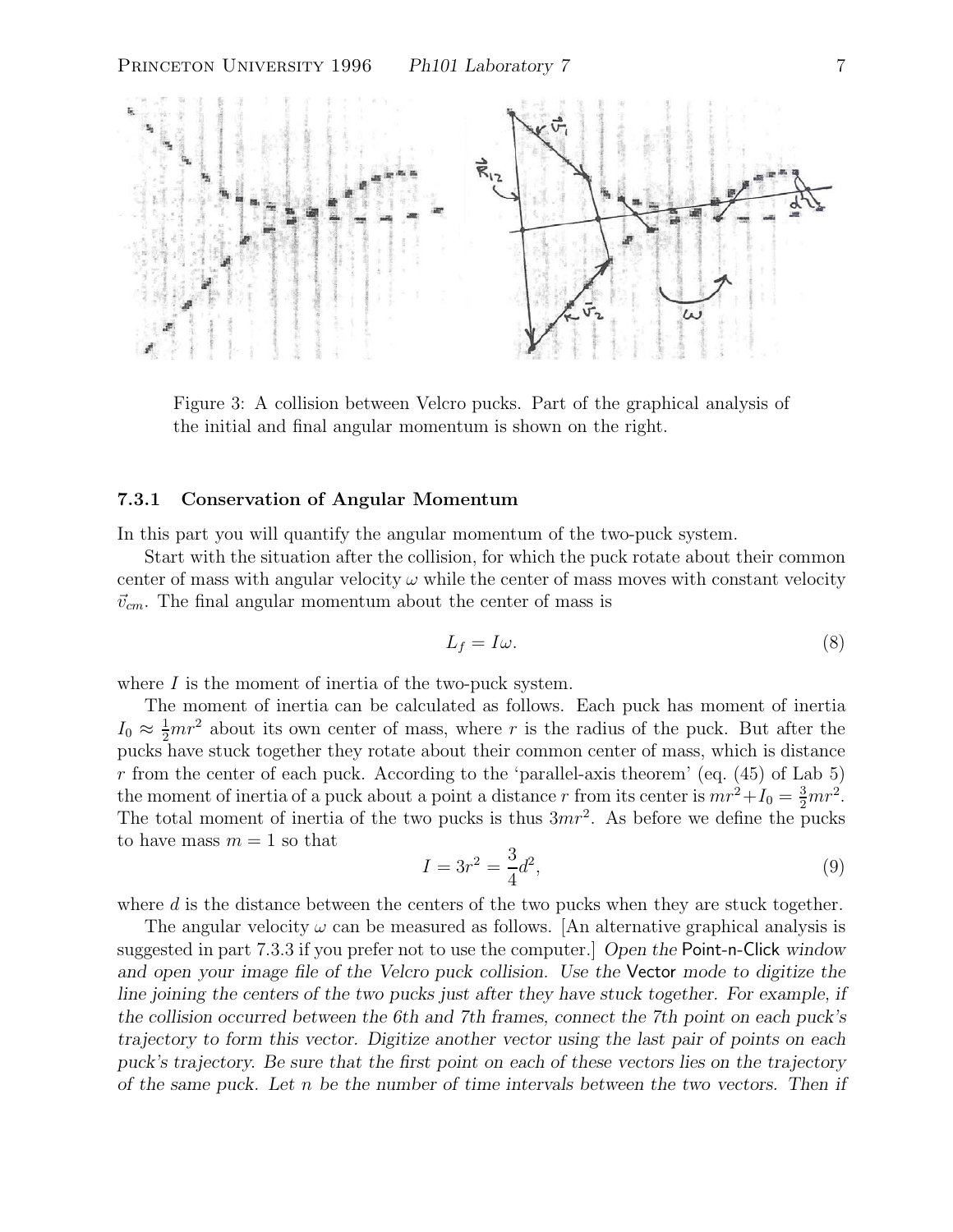*the first frame after the collision is the <i>i*th frame the last frame is the  $i + nth$ , and

$$
\omega = \frac{\theta_{i+n} - \theta_i}{57.3n}.\tag{10}
$$

*Because the* Point-n-Click *program reports the angles in degrees, you must divide by* 57.3◦ *to convert the angular velocity to radians/sec.*

*If the combined pucks were spinning extremely rapidly they might have rotated by more than a full circle. If so, you will need to increase (or decrease)*  $\theta_{i+n} - \theta_i$  *by 360*° *in eq. (10).* 

*The distance* d *between the centers of the two pucks is just the length of the vector you have digitized. With this you can calculate* I *and* L*<sup>f</sup> using eqs. (8-10).*

Now you will calculate the angular momentum of the initial state.

It may appear that there is no angular momentum in the initial state, since you carefully launched the pucks so that they didn't rotate. However, recall eq. (28) of Lab 5 that the basic definition of angular momentum is

$$
\vec{L} = \vec{r} \times m\vec{v}.\tag{11}
$$

In the present case the angular momentum is measured with respect to the center of mass of the two-puck system. Setting the masses of the pucks to 1 as usual, the initial angular momentum can be written

$$
\vec{L}_i = \vec{r}_1 \times \vec{v}_1 + \vec{r}_2 \times \vec{v}_2, \tag{12}
$$

where vectors  $\vec{r}_1$  and  $\vec{r}_2$  extend from the center of mass to pucks 1 and 2. [This expression is correct only if the pucks were NOT spinning initially.]

Since the pucks have equal mass their common center of mass lies exactly halfway between them, which implies that  $\vec{r}_1 = -\vec{r}_2$ . Furthermore, vector  $\vec{r}_2$  is exactly one half of vector  $\vec{R}_{12}$ which extends from the center of puck 1 to that of puck 2. Hence

$$
\vec{L}_i = \frac{\vec{R}_{12}}{2} \times (\vec{v}_2 - \vec{v}_1).
$$
 (13)

The magnitude of the initial angular momentum is then

$$
L_i = \frac{R_{12}}{2} (v_2 \sin(\theta_2 - \theta_{12}) - v_1 \sin(\theta_1 - \theta_{12}). \tag{14}
$$

*Again use the* Point-n-Click *program on your image to digitize the vectors*  $\vec{R}_{12}$ ,  $\vec{v}_1$  *and*  $\vec{v}_2$ . Use the earliest frame to determine  $\vec{R}_{12}$ . For best accuracy, use the first and last frames *prior to the collision to determine the velocities, remembering to divide by the corresponding time interval to convert the measured distances into velocities.*

*When using the angles of your measured vectors in eq. (14) be careful about the signs of the sines:*  $sin(\theta_1 - \theta_{12})$  *and*  $sin(\theta_2 - \theta_{12})$  *are both positive or both negative.* 

Evaluate L*<sup>i</sup>* and report

$$
\frac{\Delta L}{L} = \frac{L_i - L_f}{L_i} \tag{15}
$$

as your measure of the accuracy of conservation of angular momentum in the collision.